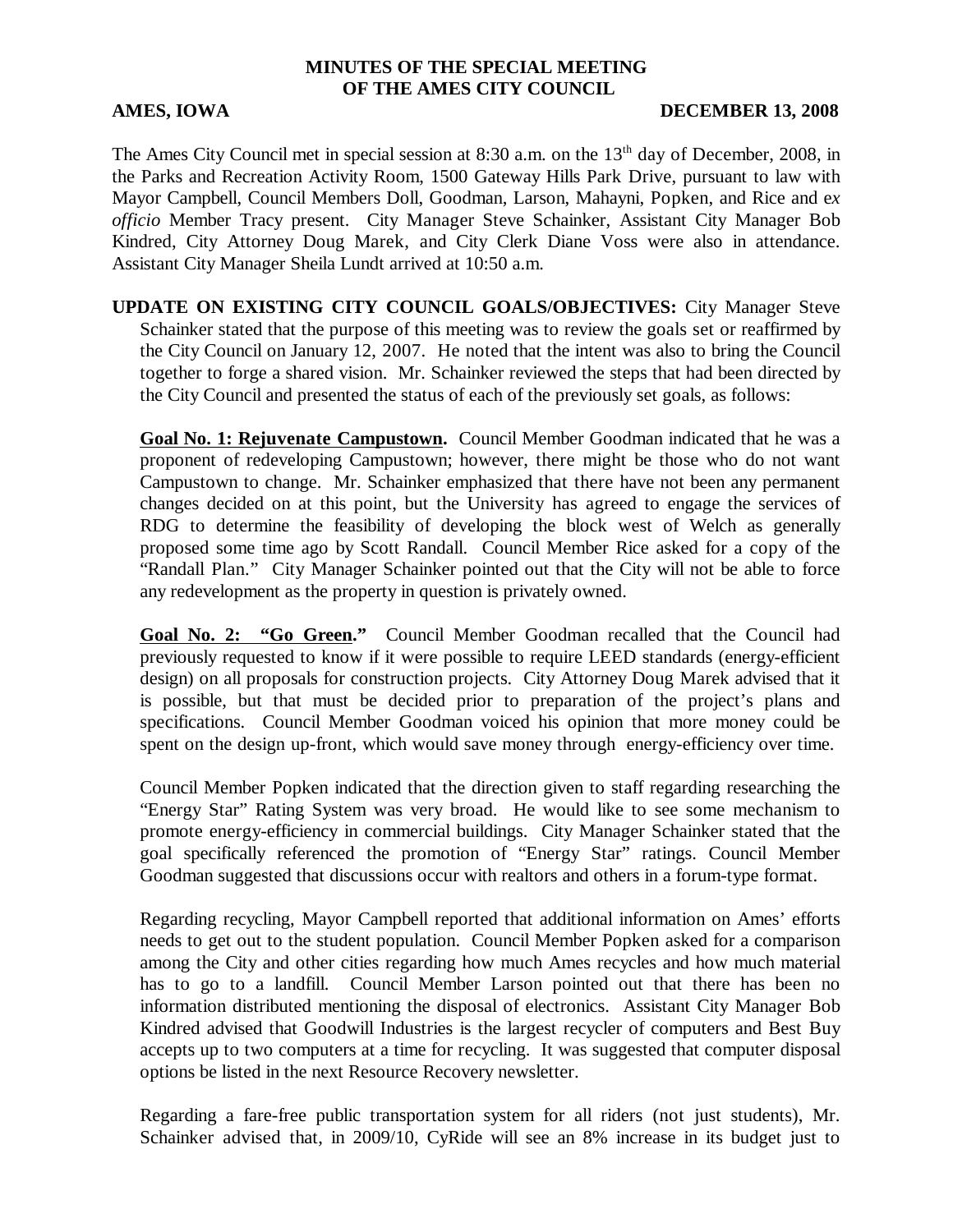retain the same level of service. If the City decides to implement a totally fare-free system, the City and ISU Administration would need to increase its funding by an additional \$163,000 plus the 8%. A grant applied for was not funded. Mr. Schainker noted that the students are already paying more to subsidize the fare-free system. He advised that, because of cutbacks in state funding, support from ISU for this new initiative might not be received. Council Member Larson pointed out that a totally fare-free system received low support in the City's Resident Satisfaction Survey. Council Member Goodman said that he was very much in support of a totally fare-free system during the summer months only. He referenced information received from Transit Director Sheri Kyras, which indicated that an increase in ridership would secure additional federal monies or at least ensure the retention of those currently being received. It was stated that if a fare-free system were approved, no fee could be charged for Dial-a-Ride services either. Discussion ensued as to the deficits being seen for Dial-a-Ride and if those could be remedied if a small fee, e.g., a quarter, could be charged to all riders. Council Member Doll emphasized that the system is not "fare-free" for students; they pay a fee through their tuition for CyRide whether or not they use its services.

Council Member Goodman strongly believes that there should be a program for fare-free summers for two reasons: (1) to show commitment to the "green" concept (through the use of public transportation) and (2) for the possible financial benefits from federal sources due to increased ridership. He asked to have a better explanation of the amount referenced in Ms. Kyras' memo.

Council Member Doll advised that he is not against a "fare-free" (subsidized) program for CyRide, but he feels that it might be more beneficial to have a small charge and expand CyRide routes. He reasoned that more residents could possibly then take public transportation to their work sites.

Council Member Mahayni said that it is oftentimes more convenient and less expensive to drive; however, the cost and availability of parking is the impetus for people to use public transportation.

Council Member Larson asked if any statistical analyses had been done with the University routes removed to find out the ridership numbers. Noting that some City routes have very few, if any, riders, and diesel fuel is costly, he pointed out that mass transit is not always less expensive.

Regarding global warming emissions, Council Member Larson asked to receive an update on the feasibility study to convert the City's RDF to bio-crude, which was to be prepared by Prairie Rivers RC & D.

Council Member Goodman suggested that AMOS continue to be involved in the City's efforts to educate the public on global warming strategies. The topic of utilizing the services offered by AMOS led to a discussion of the City's existing boards and commissions. It was suggested that a task force be formed to specifically address certain issues. It could simply disband when no longer needed, which would require no formal action by the City Council. Council Member Popken recommended that a "go green" task force be created by the City specifically to (1) get information out to the public and (2) foster involvement by the community. He suggested that staff determine what other cities are doing concerning environment sustainability. Council Member Mahayni concurred, stating that after those contacts had been made, the City could design a program that works for the Ames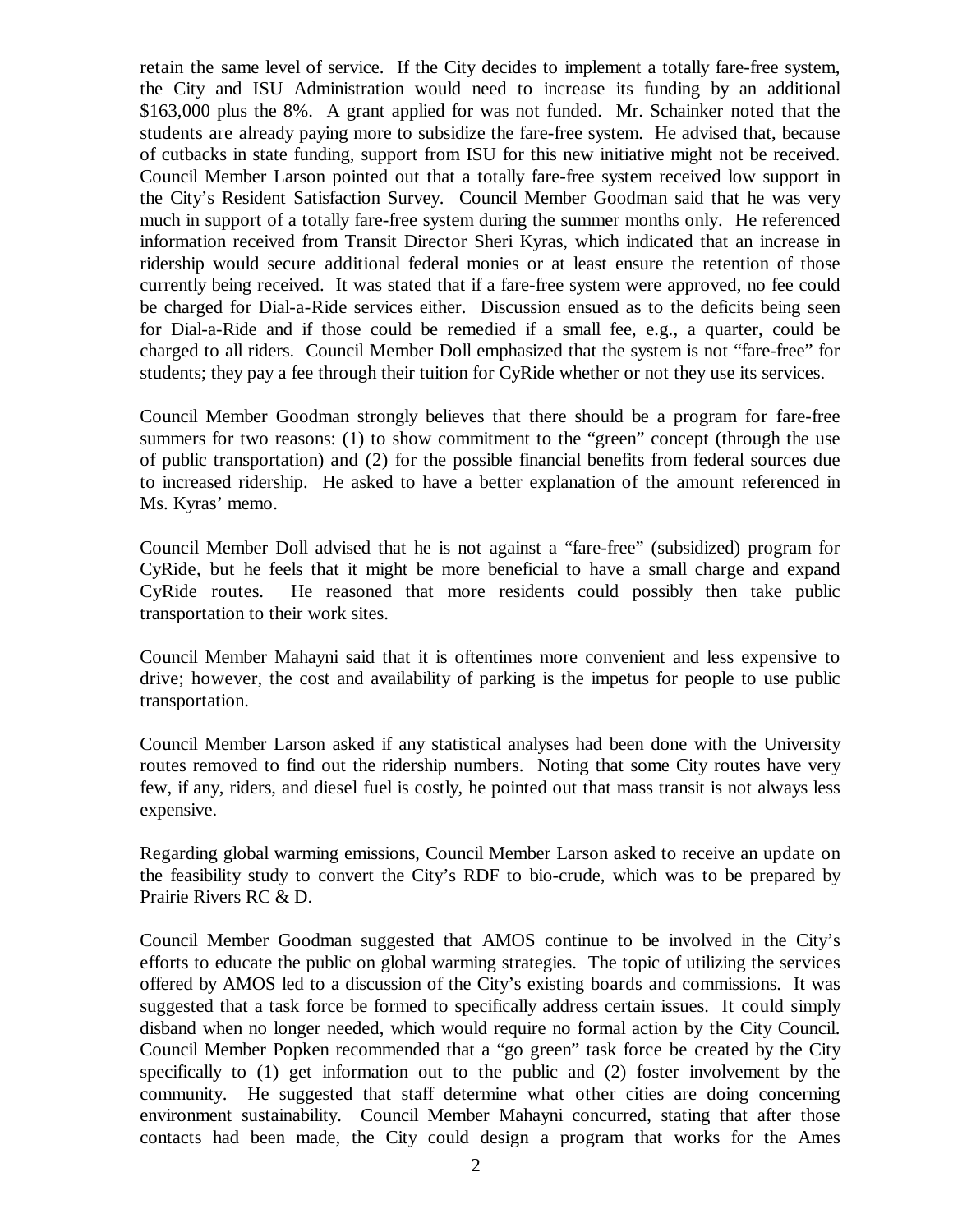community. He cited two specific issues: education and technology. Council Member Larson suggested that meetings be held with the Homeowners Association, Realtor Association, etc. It was noted that, when a survey of other cities is performed, it is important to define the charge of other communities' sustainability commissions or task forces. Council Member Rice asked if additional staff would be needed. City Manager Schainker said that the Council should determine what outcomes it is expecting. If the formation of another City-appointed commission is formed, it will require more staff time.

Moved by Popken, seconded by Goodman, to direct staff to provide a report to the City Council by June 1, 2009, as to: (1) what other cities are doing to promote sustainability, (2) how they are doing it, and (3) what other organized groups within Ames (e.g., AMOS, homebuilders, realtors, etc.). are already doing in this regard. Vote on Motion: 6-0. Motion declared carried unanimously.

It was agreed that the goal in giving this direction is for Ames to become a leader in environmental sustainability.

Moved by Mahayni, seconded by Popken, to direct that the City take an inventory of its current efforts towards sustainability.

Vote on Motion: 6-0. Motion declared carried unanimously.

**Goal No. 3: Strengthen Neighborhoods.** No additional discussion.

**Goal No. 4: Promote "One Community."** Mayor Campbell asked if annual meetings should be held with other governmental organizations in the City and County.

Moved by Popken, seconded by Larson, to host a meeting every other year with the City of Gilbert, City of Nevada, Ames Community School District, Gilbert Community School District, United Community School District, Ames Economic Development Commission/ Chamber of Commerce, Smart Growth Alliance, Convention & Visitors Bureau, Government of the Student Body, Mary Greeley Medical Center, Boone County Board of Supervisors, and Story County Board of Supervisors to discuss and coordinate future plans. Vote on Motion: 6-0. Motion declared carried unanimously.

The meeting recessed at 10:30 a.m. and reconvened at 10:40 a.m.

**Goal No. 5: "Brand" Ames.** Council Member Rice suggested that the City's efforts to "brand Ames" be expanded. Council Member Doll recommended that the City advertise the "greatness" of Ames.

**Goal No. 6: Define Desired Growth.** Referencing the Council's efforts at its last Goal-Setting Session, Council Member Larson believes that there is a segment of the community who believes that the definition of "defining growth" is incomplete.

**DISCUSSION OF SUGGESTED ITEMS FROM CITY COUNCIL MEMBERS:** City Manager Schainker reviewed the list of items submitted by City members.

1. Fare-Free CyRide. City Manager Schainker advised that this issue will be addressed at budget time.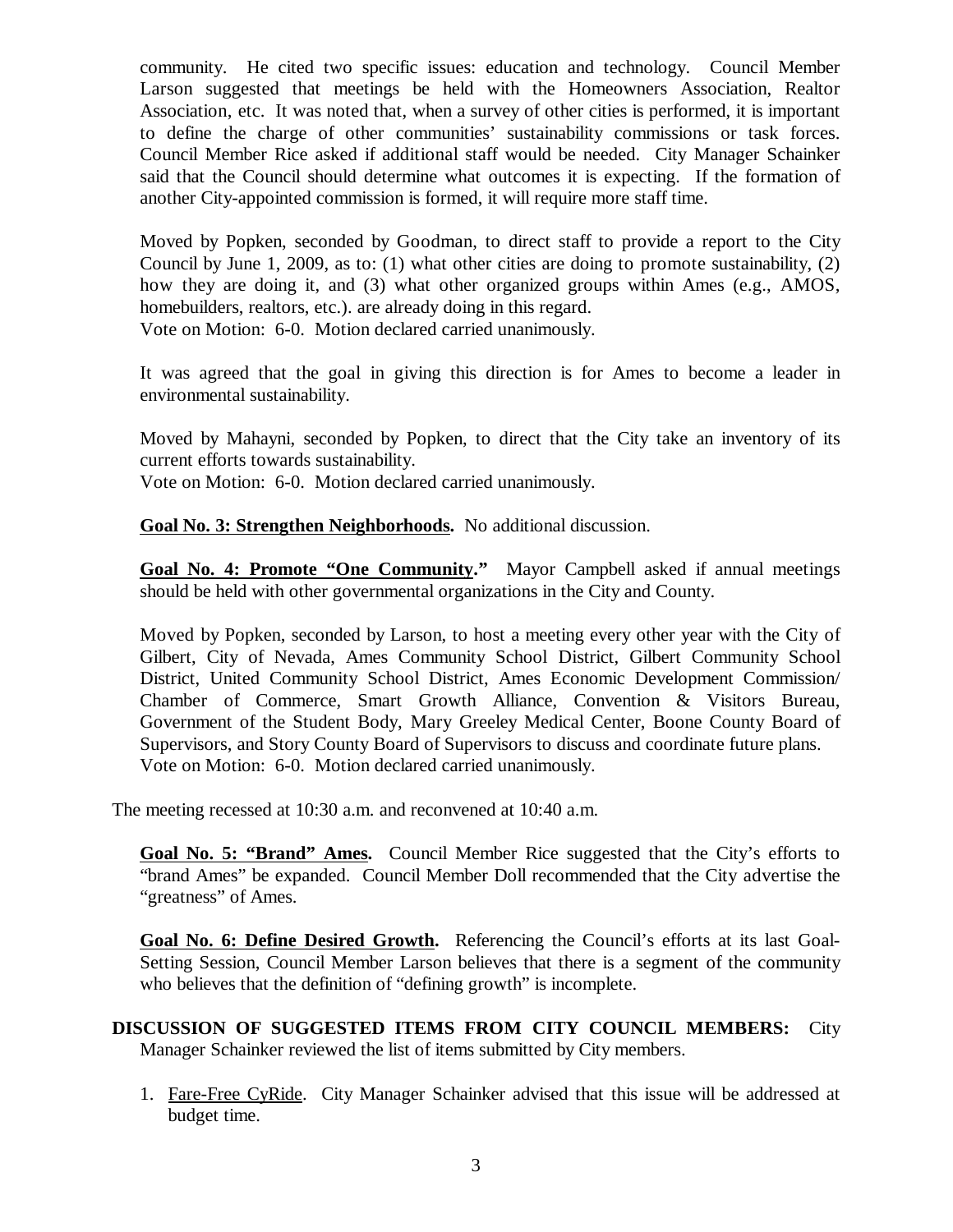2. How to eliminate 3-to-3 votes by the City Council. City Attorney Marek explained that the City of Ames has operated under a "Home Rule" type of charter since the early 1970s. There are two ways that the charter could be changed: (1) The Council could cause a new proposed charter to be prepared and filed, and then, by resolution, it could be submitted to the voters at a special election; or (2) Eligible electors could petition the Council, which would require the Council to appoint a Charter Commission. If a petition signed by a number of eligible electors equal to at least 25% of the persons who voted in the last Regular City Election were filed, the Council would appoint a Special Charter Commission [between five (5) and 15 members] to draft a new proposed charter. That new proposed charter would be submitted to the voters at a special election. Any new charter would have to provide for an odd number of Council members, not less than five.

Discussion ensued over the necessity of changing the charter to prevent votes ending in a tie. Council Member Larson indicated that he had heard from representatives on the Ames Economic Development Commission (AEDC) and citizens that there had been a number of issues not moving forward because the vote had ended in a three-to-three vote. He feels that this is making the City ineffective and inefficient. Mr. Larson also believes that the current charter lends itself to an inefficient way to get results from City staff.

The Mayor said that she would be opposed to changing the Charter to one where the Mayor would vote on Resolutions and Ordinances. She feels that the role of Mayor is to conduct the meeting in as unbiased of a manner as possible.

Council Member Larson believes that Ames is the only city of the top 15 largest cities in the state to have an even-number of members elected to serve on its City Council. Although not in favor of changing the City's charter, Council Member Goodman suggested that the public decide; if 25% are passionate about changing it and sign a petition, it would go forward for a vote.

Mayor Campbell suggested that the Council's two representatives on the Ames Economic Development Commission report the results of this discussion to the AEDC.

The meeting recessed at 11:55 a.m. and reconvened at 12:04 p.m.

3. How can the Council take a proactive role in recruiting neighborhood leaders who would help with issues, e.g., promoting the Property Maintenance Code or Inclusive Community Initiatives. Discussion ensued on a variety of suggestions, including: (1) an outgrowth of the Community Conversations group, which was that each Council Member recruit a person from each precinct in his ward to lead their individual neighborhoods. The liaison would be responsible for communicating information from the City to the residents of that precinct. The goal would be getting neighbors interacting with each other and working together. It was also suggested that members of the Leadership Ames or the Citizens Academy groups be instrumental in finding a person from each precinct that would serve as the liaison. A recommendation was made that a block party "trailer" be purchased and reserved through that Neighborhood Liaison.

Council Member Rice suggested that the City's role should be to make sure that the structure is in place, but "neighborhoods should be allowed to do what neighborhoods do." Assistance with the cost of creating and distributing a newsletter would be helpful. He disagreed with Council Members recruiting a person from each precinct, as he doesn't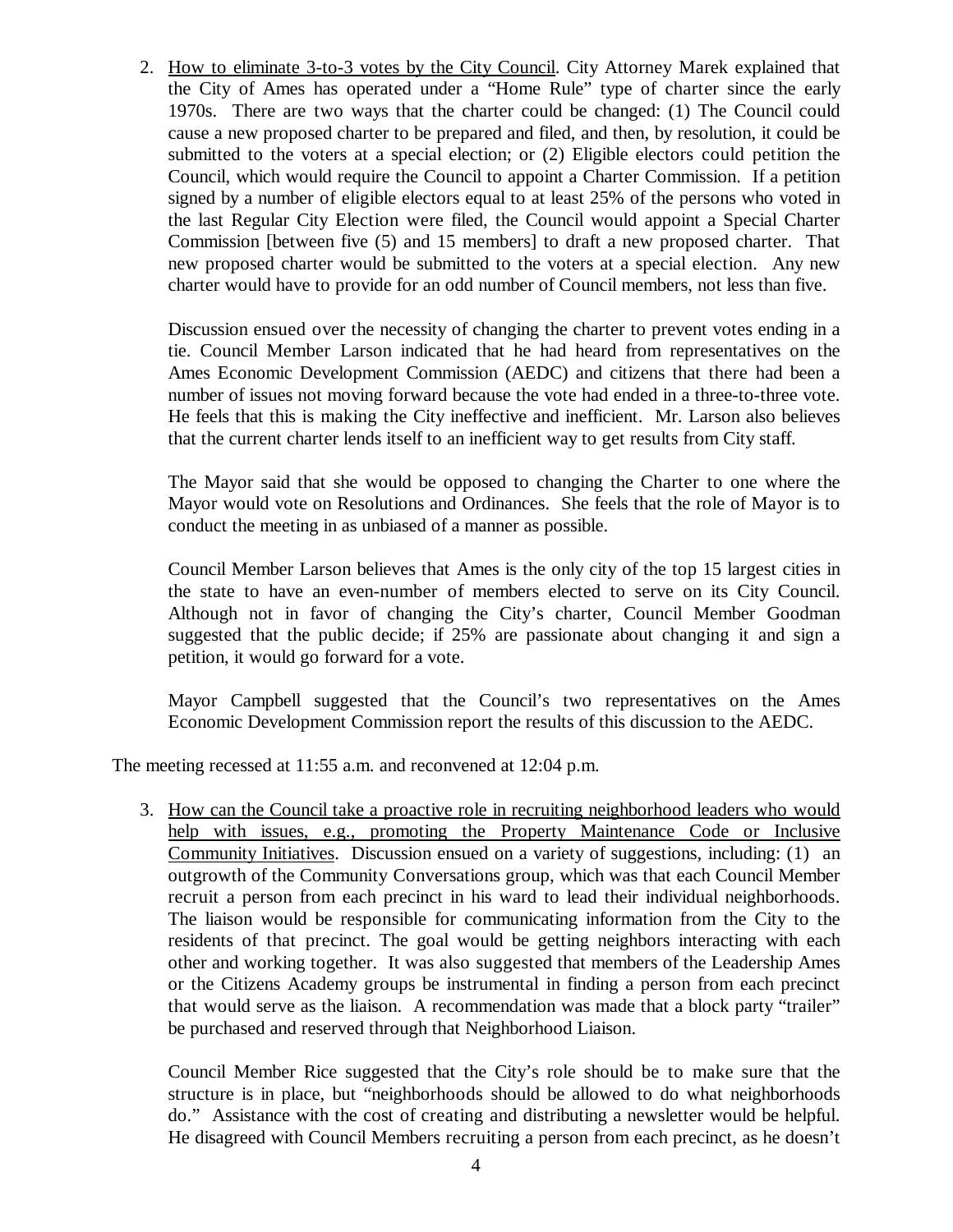know what those persons would be responsible to do. Council Member Goodman clarified that the Council's goal would be to strengthen relationships within and among neighborhoods. Council Member Popken advised that he felt the representative would be responsible for connecting with his or her neighborhood and communicating information to those residents.

The Mayor described a program that was being created by Ralph Rosenberg and Story County Extension to strengthen neighborhoods.

The Mayor suggested that Council Members Goodman and Larson ask the Community Conversations group to come up with a "job description" for each Neighborhood Liaison. He suggested that the representative be responsible for welcoming new residents, reserving the block party "trailer," and communicating with neighbors.

Assistant City Manager Lundt suggested that the Human Relations Commission and the Breaking Down the Barriers groups could assist in finding Neighborhood Liaisons. The City Council and staff would provide the structure. Ms. Lundt reported that the Breaking Down the Barriers members recently named dealing with diversity issues as its mission. Council Member Larson noted that the Human Relations Commission role is not necessarily to deal with diversity issues or neighborhood issues. City Manager Schainker suggested that Assistant City Manager Lundt present the idea to the Breaking Down the Barriers members. If they are willing to take on the task, they could develop a "job description" for Neighborhood Liaisons (aka precinct representatives). Council Member Larson pointed out that strengthening neighborhoods is more of a communication issue and not necessarily a diversity issue.

It was the consensus of the Council that Ms. Lundt will present the issue (of neighborhood liaisons being responsible for communicating with their neighbors and attempting to get neighbors to interact with each other) to the Breaking Down the Barriers and Human Relations Commission members to see if they are willing to work on it and what their suggestions are for facilitating it. She will report back to the Council in the near future.

4. Create a plan to develop industrial land to the east. City Manager Schainker advised that, under the City's agreement with Wolford Development, the developer is responsible to extend the sanitary sewer line and the water line to the east across his property. Specific language in the Agreement alludes to "when development is initiated," and it is not certain when that would be. That language is important as the City has the option to require Mr. Wolford to extend the sewer and water line when construction of the Life Style Center begins. It was pointed out that plans and specifications had been created to allow utilities to be extended to the Regional Commercial site in the spring. The City Manager advised that there are still many obstacles to the City's development of an industrial park to the east, i.e., how to pay for the land and utilities; the strategy is not yet known. Council Member Popken requested that the City Manager have an informal discussion with Mr. Wolford concerning the City moving ahead in the future to create an industrial park to the east of his property.

Council Member Larson wondered if it would be possible to open up the Power Center portion of the Regional Commercial development first in an effort to increase the City's Local Option Sales Tax proceeds. Council Member Goodman said that he wants all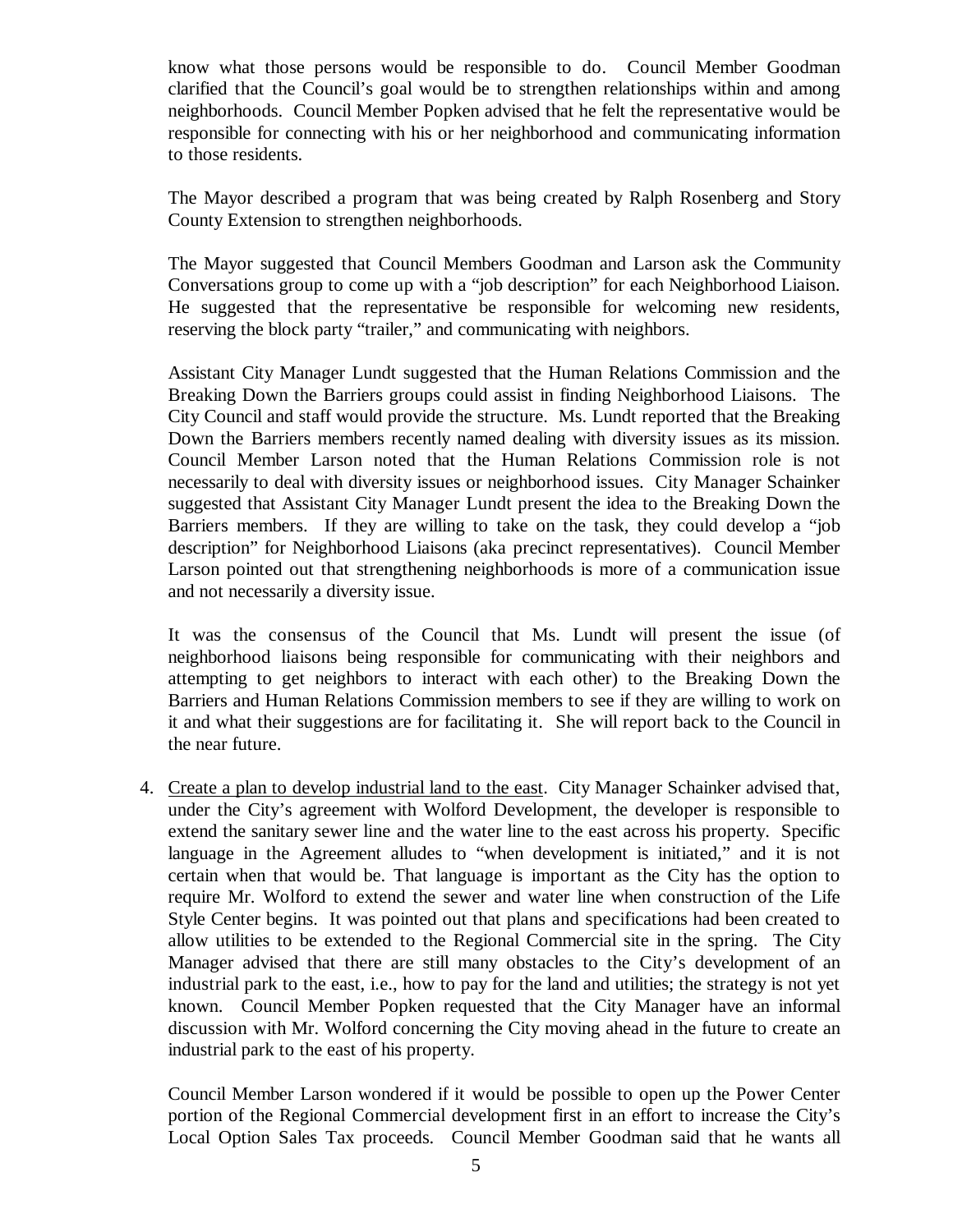energy to be generated towards the development of the Regional Commercial portion (to the north), not the south portion (Power Center).

- 5. Reaffirm and enhance the City's commitment to "Going Green" and engage citizens more in this endeavor. Moved by Larson, seconded by Popken, to direct that the City partner with private sector groups (AMOS, Ames Homebuilders Association, Realtors Association) to develop a plan to create Energy Star awareness. Vote on Motion: 6-0. Motion declared carried unanimously.
- 6. Work towards establishing "complete streets". Council Member Rice would like the City to plan for the use of roundabouts and ways to create an auto-less community in the future. He feels that it is inevitable and the City should be prepared.

Moved by Goodman, seconded by Rice, to direct staff that, when the City constructs or redevelops arterial and collector streets, they explore the cost with on-street bicycle paths and without on-street bicycle paths.

Vote on Motion: 6-0. Motion declared carried unanimously.

Council Member Rice asked how it would be determined whether or not the on-street bicycle path should be constructed. Council Goodman suggested that on-street bicycle paths be constructed if the cost does not add any more than 10% of the total cost.

Mr. Goodman raised the issue of the City's current level of enforcement regarding snow removal on bike paths and/or sidewalks. City Manager Schainker pointed out that there are already policies in place and asked if the Council were directing a change in the service level. Mr. Goodman said that he was not in favor of the City cleaning the snow from sidewalks. Mayor Campbell suggested that the City embark on a public relations campaign to educate the public to call in when sidewalks are not cleaned. Council Member Larson requested that the Council be informed about the City's current policies regarding snow removal.

Moved by Goodman, seconded by Popken, to direct staff to provide a report to the City Council on its current policies regarding snow removal from sidewalks and shared-use paths with the goal of eventually providing for safe multi-modal transportation in all types of weather on sidewalks and shared-use paths on arterial streets. Vote on Motion: 6-0. Motion declared carried unanimously.

- 7. Update on sustainable neighborhoods. Council Member Popken referenced the email received from Debbie Lee pertaining to residential properties along Lincoln Way that are not well-kempt and are currently for sale. City Manager Schainker advised that tax abatement or façade improvement funds could be used to assist the owner in improving the property. It was questioned whether a Property Maintenance Code could be the mechanism to resolve the issue. Council Member Goodman said that he would like to give the Property Maintenance Code a chance to work on resolving such matters.
- 8. Is a parking deck needed in Downtown in the next ten years. It was pointed out that the City's Traffic Engineer is working on this, and no further discussion occurred.
- 9. Increased funding for the Arts. Limited discussion centered on COTA funding. Council Member Rice reiterated that he did not want to cut arts funding. It was pointed out that,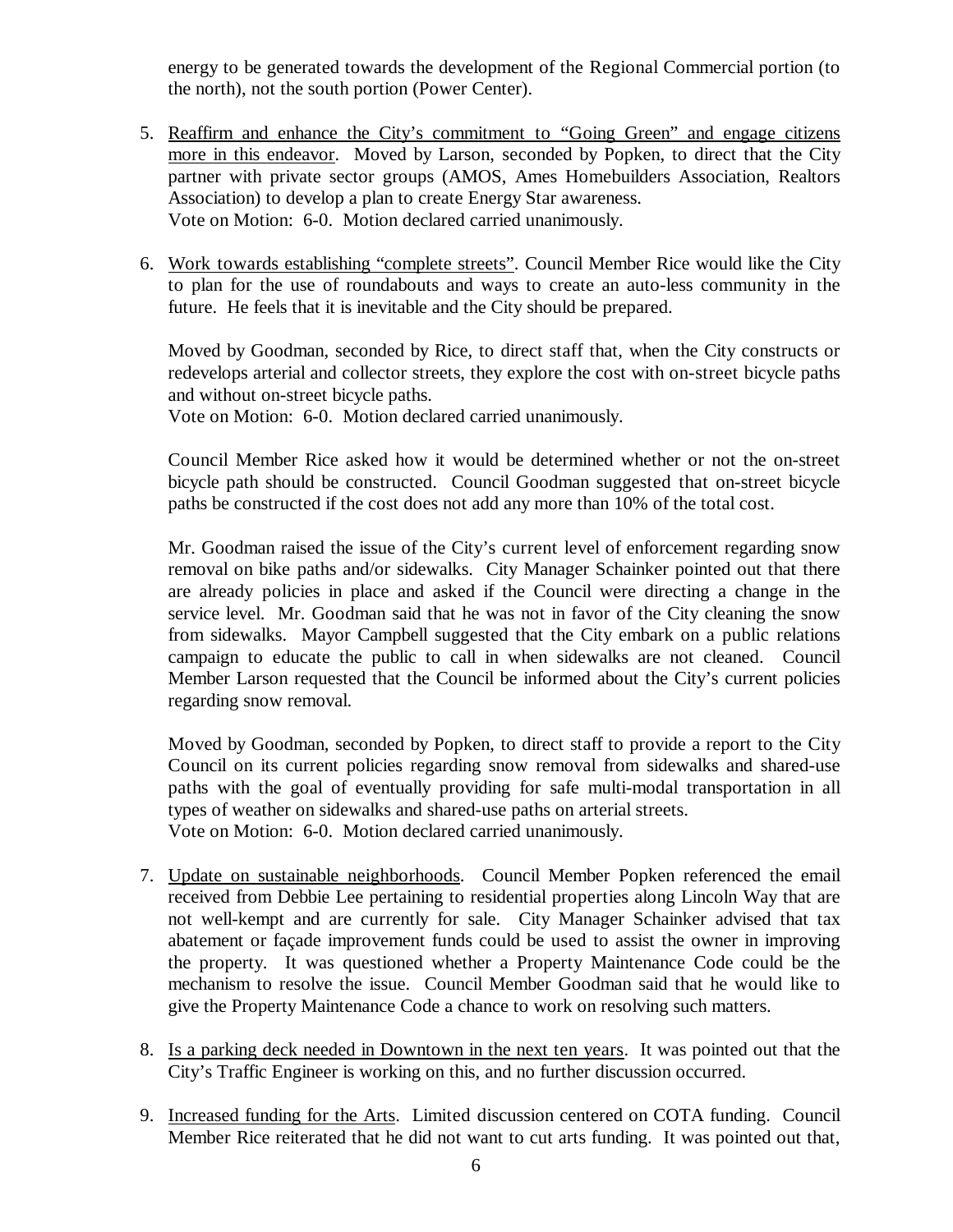at its meeting of November 25, the City Council had recommended a ten percent (10%) increase over last year's allocation for COTA..

10. Review the existing work plan of the Planning & Housing Department. Council Member Popken asked that the Planning staff move up No. 14 on its list, which is to review Code provisions pertaining to the installation of solar panels and wind turbines in Ames.

Since there is not an open workshop date for the Council until April 2009, Mr. Kindred suggested that the Council meet with the Planning & Zoning Commission in the near future prior to a Regular City Council meeting to review its referrals and priorities

Other Issues. Mayor Campbell said that she and the City Managers discussed the list of organizations to which Council members have typically been members to see if those are still worth the investment of time and funding. She specifically referenced the Metro Coalition. She and Bob Kindred have been representing the City in the telephone conference calls, but the Mayor welcomed all Council members to participate. Mr. Kindred advised that no additional funds will be due by the City for next fiscal year as the Coalition over-estimated what was owed by each City last year.

Council Member Larson briefed the Mayor and Council on an International Town & Gown Association Conference that he and City Manager Schainker attended at Texas A & M University. He explained that the City and University could become members of the organization for \$800/year each. Mr. Larson thought it would be beneficial for the City and University to join this organization. It was concurred that the Mayor and City Manager would discuss membership in the Town and Gown Association with University representatives.

Moved by Larson, seconded by Goodman, to approve the City joining the International Town and Gown Association at the \$800 level contingent upon the University also joining. Vote on Motion: 6-0. Motion declared carried unanimously.

The Mayor brought up that the Council's travel expenses continue to rise as more Council members are opting to attend National Conferences more often and staying longer. Council Member Larson suggested that each Council member be allowed to attend one national conference per year.

Regarding the combined lobbying efforts of the City, Chamber of Commerce, and the Ames Economic Development Commission, it has come to the Mayor's attention that representatives from the other two entities are not available due to spring break to attend the National League of Cities Conference (NLC) to be held on March 14 – 18, 2009. The Chamber and AEDC have requested that City representatives go to Washington, DC, the week before the NLC Conference in order to continue the combined lobbying efforts. The Mayor pointed out that if City representatives went the week before the NLC Conference, it would require them missing the Council workshop on the library expansion discussion, which is scheduled for March 10. Council Member Rice expressed his disapproval of changing the Council's workshop with the library consultants scheduled for March 10.

The Mayor suggested that representatives of the Iowa League be contacted to see what it will be presenting to the federal legislators. Council Member Popken would like to have an item